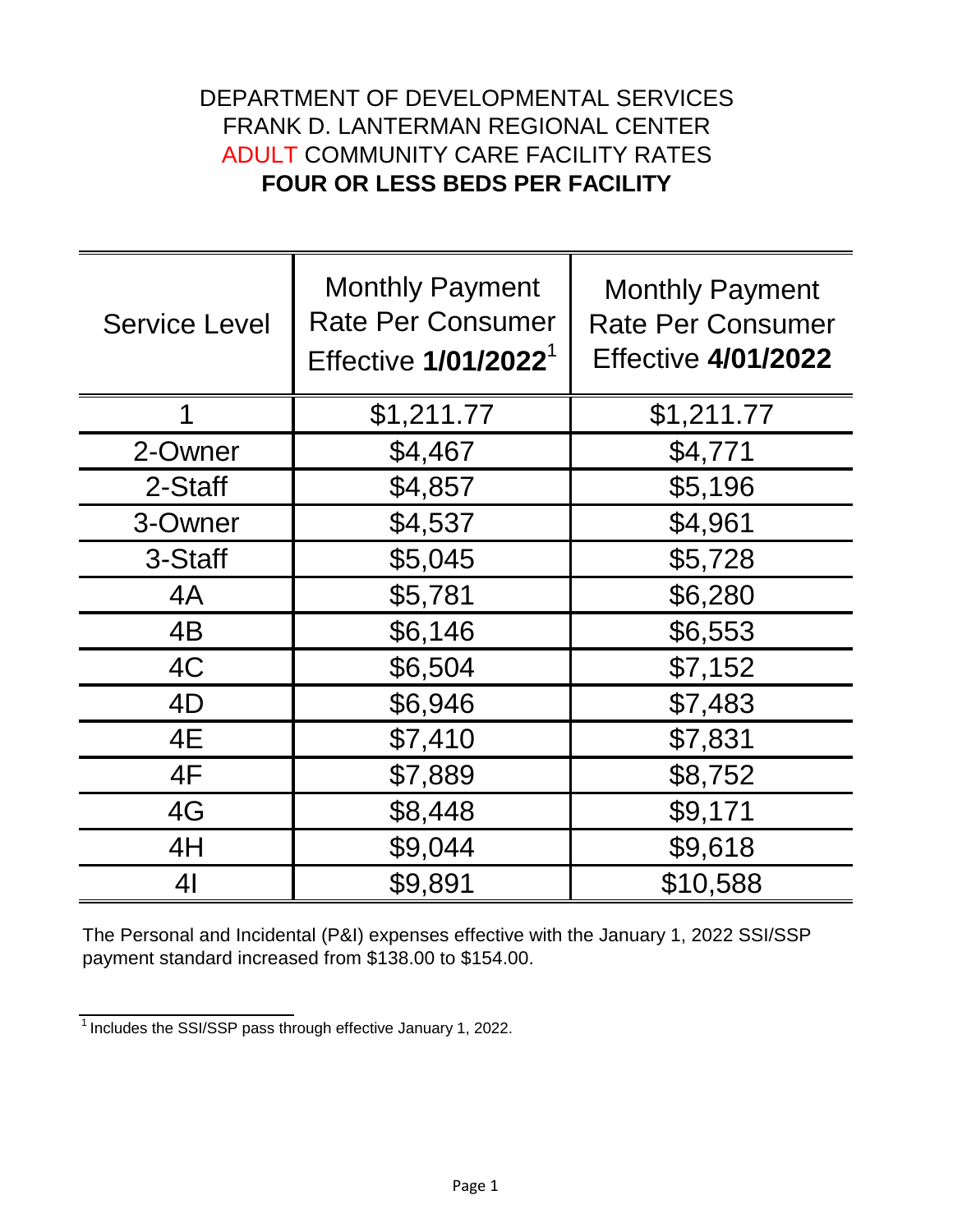## DEPARTMENT OF DEVELOPMENTAL SERVICES FRANK D. LANTERMAN REGIONAL CENTER ADULT COMMUNITY CARE FACILITY RATES **FIVE OR SIX BEDS PER FACILITY**

| <b>Service Level</b> | <b>Monthly Payment</b><br><b>Rate Per Consumer</b><br>Effective 1/01/2022 <sup>1</sup> | <b>Monthly Payment</b><br><b>Rate Per Consumer</b><br><b>Effective 4/01/2022</b> |
|----------------------|----------------------------------------------------------------------------------------|----------------------------------------------------------------------------------|
| 1                    | \$1,211.77                                                                             | \$1,211.77                                                                       |
| 2-Owner              | \$3,095                                                                                | \$3,461                                                                          |
| 2-Staff              | \$3,377                                                                                | \$3,768                                                                          |
| 3-Owner              | \$3,696                                                                                | \$4,249                                                                          |
| 3-Staff              | \$4,060                                                                                | \$4,800                                                                          |
| 4A                   | \$4,645                                                                                | \$5,239                                                                          |
| 4B                   | \$4,985                                                                                | \$5,494                                                                          |
| 4C                   | \$5,324                                                                                | \$6,106                                                                          |
| 4D                   | \$5,720                                                                                | \$6,403                                                                          |
| 4E                   | \$6,163                                                                                | \$6,735                                                                          |
| 4F                   | \$6,612                                                                                | \$7,637                                                                          |
| 4G                   | \$7,120                                                                                | \$8,018                                                                          |
| 4H                   | \$7,682                                                                                | \$8,439                                                                          |
| 41                   | \$8,476                                                                                | \$9,399                                                                          |

The Personal and Incidental (P&I) expenses effective with the January 1, 2022 SSI/SSP payment standard increased from \$138.00 to \$154.00.

 $\frac{1}{1}$  Includes the SSI/SSP pass through effective January 1, 2022.